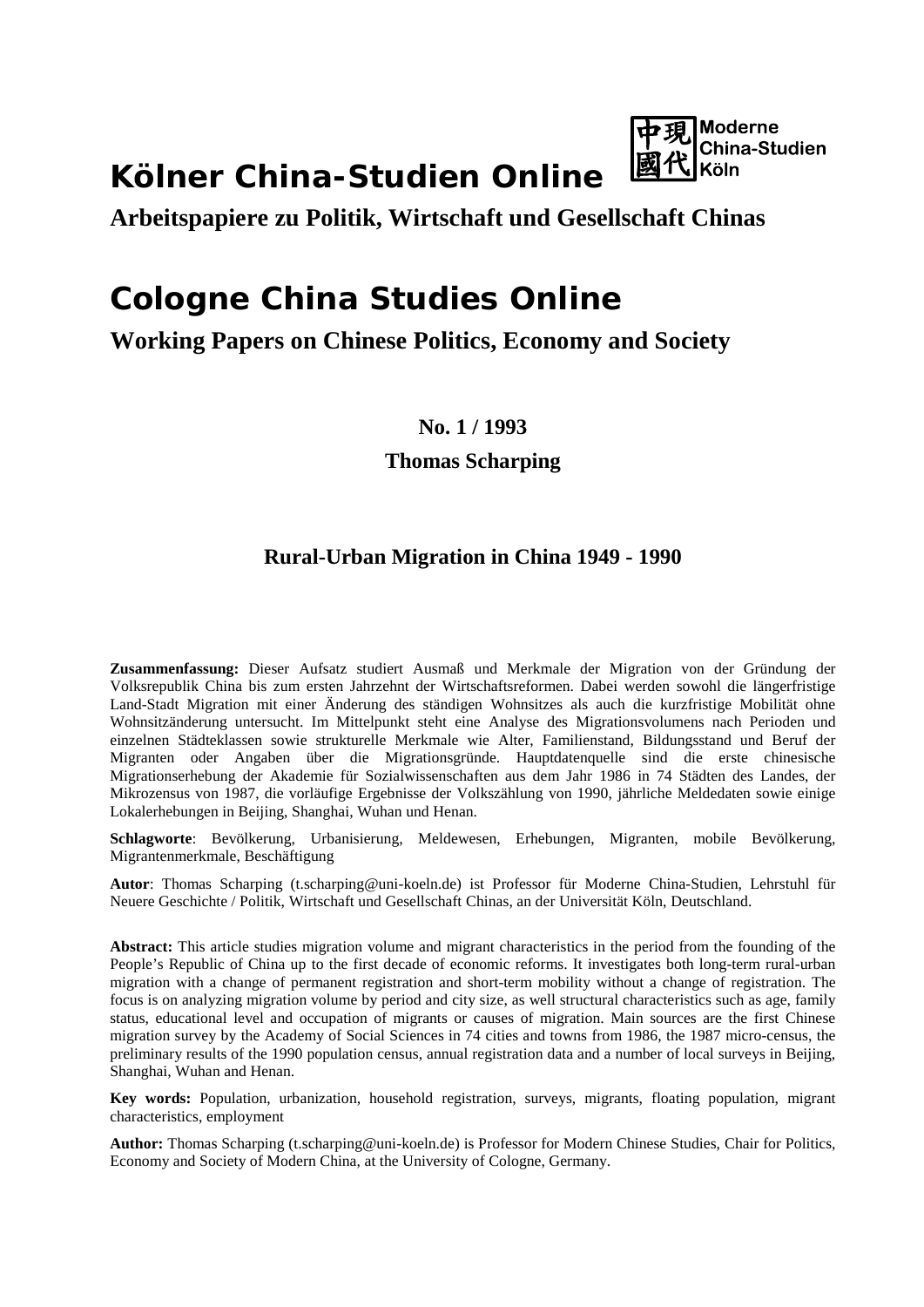

# **Kölner China-Studien Online**

**Arbeitspapiere zu Politik, Wirtschaft und Gesellschaft Chinas**

# **Cologne China Studies Online**

**Working Papers on Chinese Politics, Economy and Society**

**Die Kölner China-Studien Online - Arbeitspapiere zu Politik, Wirtschaft und Gesellschaft Chinas - sind eine**  Veröffentlichungsreihe der Modernen China-Studien, Lehrstuhl für Neuere Geschichte / Politik, Wirtschaft und Gesellschaft Chinas, an der Universität zu Köln, Deutschland. Sie enthalten aktuelle Arbeitspapiere und frühere Analysen von andauernder Relevanz in deutscher oder englischer Sprache. Alle Studien sind nach dem Jahr ihrer Fertigstellung nummeriert und im Internet unter der Adresse [www.china.uni-koeln.de/papers](http://www.china.uni-koeln.de/papers) abrufbar. Soweit nicht anders angegeben, liegt das Copyright beim Autor.

Cologne China Studies Online – Working Papers on Chinese Politics, Economy and Society - is a publication series of Modern China Studies, Chair for Politics, Economy and Society of Modern China, at the University of Cologne, Germany. The series presents recent working papers and past analyses of continuing relevance in German or English language. All studies are numbered by year of completion and can be downloaded from the Internet address [www.china.uni-koeln.de/papers.](http://www.china.uni-koeln.de/papers) If not stated otherwise, the copyright stays with the authors.

**Moderne China-Studien, Universität zu Köln Lehrstuhl für Neuere Geschichte / Politik, Wirtschaft und Gesellschaft Chinas Prof. Dr. Thomas Scharping Albertus-Magnus-Platz 50923 Köln, Germany Tel.: +49- 221- 470 5401/02 Fax: +49- 221- 470 5406 [www.china.uni-koeln.de](http://www.china.uni-koeln.de/)**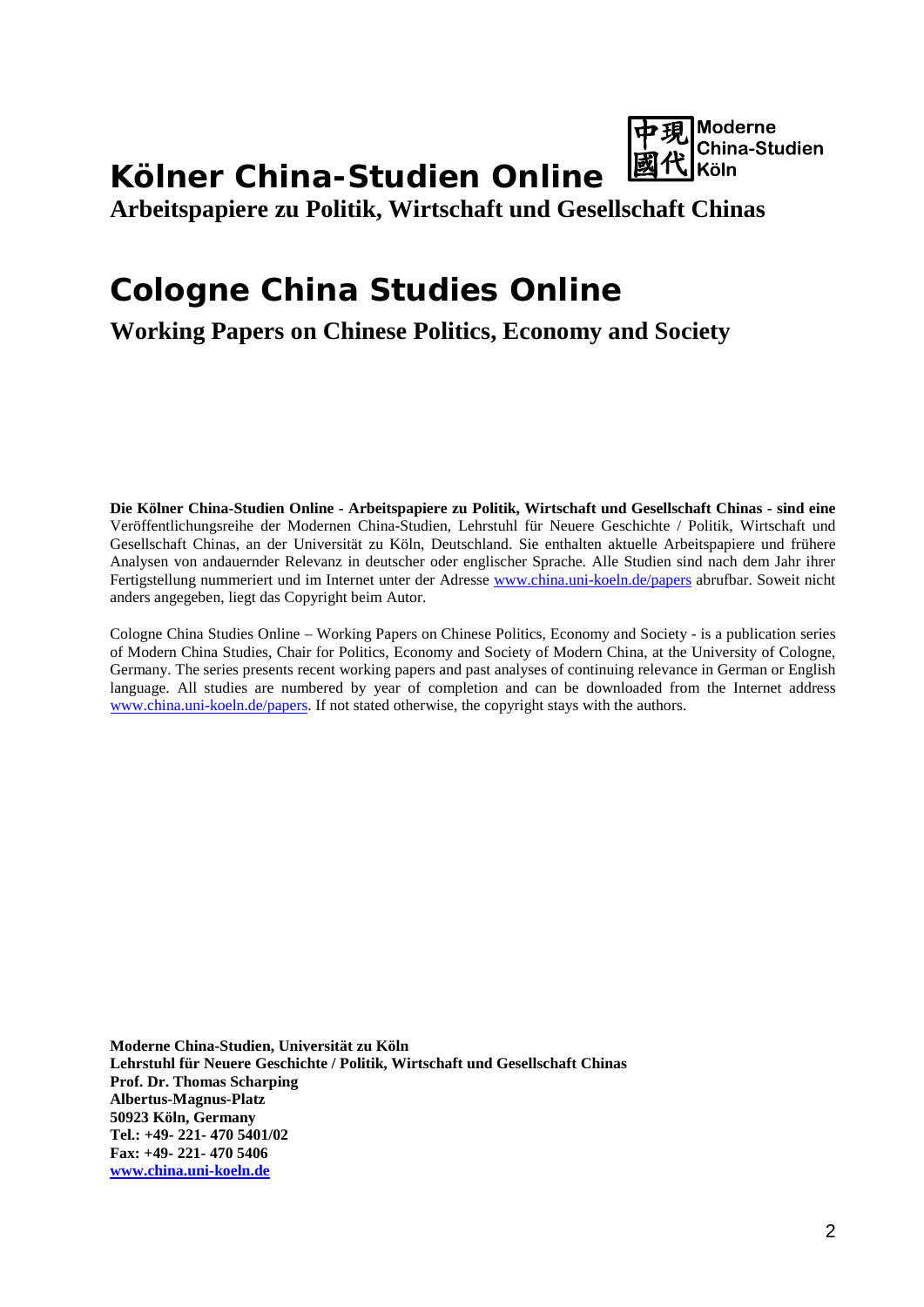## **Thomas Scharping**

## **RURAL-URBAN MIGRATION IN CHINA 1949-1990**

For decades China has been a closed country, closed to the outside world, but also closed and compartmentalized in her internal set-up. Regional mobility was much reduced and largely confined to organized forms of resettlement, peasants were effectively tied to the countryside and prevented from migrating to the cities. This has helped China to avoid the problems of rapid urbanization, rural exodus and rampant unemployment which have plagued so many other Third World countries. However, with the advent of economic reforms the positive aspects of past policy have given place to a growing awareness of the costs involved. These include human costs in terms of learning, creativity and motivation foregone. They also include the social costs of conservatism, nepotism and festering conflicts which can make work in many institutions and enterprises so galling. And, finally, these costs translate into an economic bill being footed: low productivity, slow growth and reduced income.

It is in recognition of these facts that migration has become liberalized to a certain degree in the 1980s. With the rising number of migrants a concomitantly rising number of migration studies has been published, some of them throwing light on the hitherto neglected history of past population movement, some of them discussing the ageold problems of migration that now come to the fore again. This paper is heavily indebted to the survey work of many Chinese colleagues and repeated discussions with them. Above all, it draws on the national sample survey of migration in 74 cities and towns that was conducted in 1986 under the leadership of the Academy of Social Sciences.<sup>[1](#page-2-0)</sup> Whenever possible, data from that survey are analyzed with reference to the rural-urban migration component only. In this way, numbers can be compared with the work of other authors who base their conclusions mostly on total migration including urban-urban mobility.<sup>[2](#page-2-1)</sup> The 1986 national survey is complemented by smaller regional samples of both permanent and temporary migration emanating from Peking<sup>[3](#page-2-2)</sup>, Shanghai<sup>4</sup>, Wuhan<sup>[5](#page-2-4)</sup> and Henan<sup>6</sup>. Finally, annual registration data<sup>[7](#page-2-6)</sup> as well as results of the 1987 micro-census<sup>[8](#page-2-7)</sup> and preliminary results of the 1[9](#page-2-8)90 population census<sup>9</sup> are used.

<span id="page-2-0"></span> $\frac{1}{2}$  QRQQDZ 1988.

<span id="page-2-1"></span><sup>2</sup> Ma Xia and Wang Weizhi 1988; Sha Jicai and Chen Guangbi 1988; Sha Jicai 1990; Xiong Yu 1988; Wang Xiangming 1988.

<span id="page-2-2"></span><sup>3</sup> Luo Maochu et al. 1986; LW, 8.12.1986, 15.12.1986, 22.12.1986; RYJ, No.2/1988, pp. 25-27.

<span id="page-2-3"></span><sup>4</sup> Fudan daxue 1986, 1988; Zhang Kaimin et al. 1990.

<span id="page-2-4"></span><sup>5</sup> ZRN 1988, pp. 378-388.

<span id="page-2-5"></span><sup>6</sup> RYJ, No.3/1991, pp. 42-46.

<span id="page-2-6"></span><sup>7</sup> Ren Suhua 1988; Beijing shi renkou tongji ziliao huibian 1949-1987; ZRTN 1989.

<span id="page-2-7"></span><sup>8</sup> ZRTN 1989.

<span id="page-2-8"></span><sup>9</sup> RPZS 1991.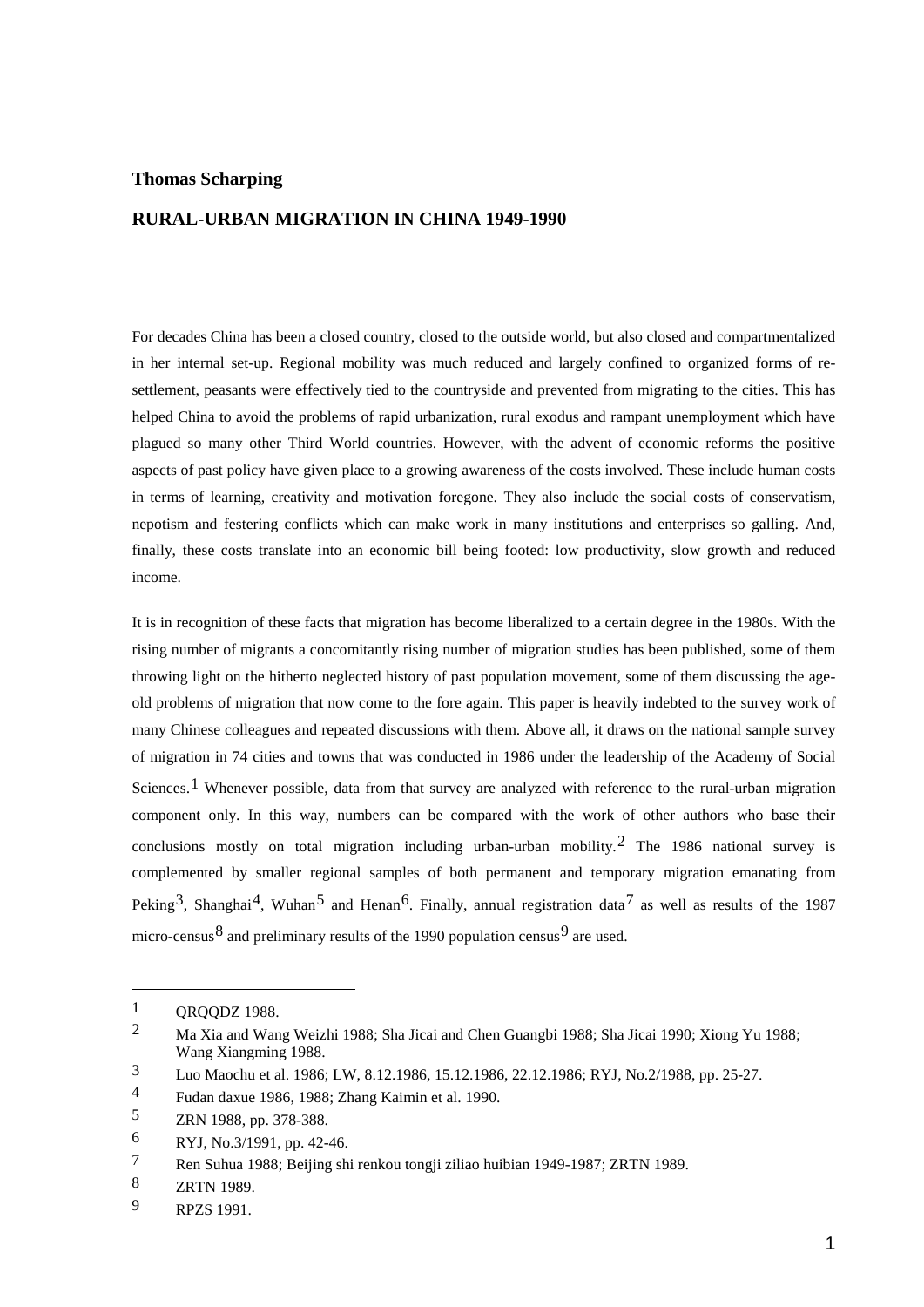### Overall Dimensions

Unless stated otherwise, migration here is defined as a change of permanent residence or move to a temporary domicile for more than one year involving movement across county or city borders. Its rural-urban component in China has been certainly reduced if compared to migration rates prevalent in other developing nations. Nevertheless, the once widely held picture of a frozen urbanization process does not hold true. Quite the contrary, the 1986 sample survey shows a sizable movement from the villages to the towns and cities taking place over the years. This, of course, is mostly due to the large-scale influx of the 1950s and accelerated urban growth in the 1980s. But even during the 1960s and 1970s rural-urban migration never really ceased.

The total number of rural-urban in-migrants between 1949 and 1985 has been variously estimated to between 60 Mio. and 79 Mio., averaging between 1.67 Mio. and 2.20 Mio. per year.<sup>[10](#page-3-0)</sup> These are approximations only as changing classification rules for urban places, the balancing of gross and net migration and questions of data validity continue to present puzzles. But by and large it can be accepted that about one third of urban growth during that period of time was due to net rural-urban migration, another third to reclassification of places and redrawing of city boundaries.<sup>[11](#page-3-1)</sup>

In the 1980s the pace of migration certainly has increased. The 1987 micro-census yielded a figure of 13.50 Mio. rural-urban migrations during 1982-1987, of which 42 % were directed to cities, 58 % to towns.<sup>[12](#page-3-2)</sup> Preliminary census results for the period 1985-1990 show that the last five-year total has increased to 16.45 Mio. meanwhile.[13](#page-3-3)

The 1986 migration survey substantiates the prominent role of rural-urban influx and allows a differentiation according to city size. It shows that in all size-classes migration from rural areas has supplied the largest share of total urban in-migration with towns being in the forefront, metropolitan areas close to the average and intermediate cities trailing behind.

|              | Metropolis   | Larqe city   | Medium city  | Small city   | Town         | Average      |
|--------------|--------------|--------------|--------------|--------------|--------------|--------------|
| total        | 100.0        | 100.0        | 100.0        | 100.0        | 100.0        | 100.0        |
| city<br>town | 36.7<br>16.0 | 36.8<br>22.6 | 34.7<br>24.2 | 33.3<br>24.7 | 15.4<br>25.8 | 31.5<br>21.1 |
| village 44.5 |              | 38.7         | 39.4         | 40.9         | 56.9         | 45.2         |
| other        | 2.8          | 2.0          | 1.7          | 1.1          | 2.0          | 2.2          |

Percentage of urban in-migration by place of origin, 1949-1986

Source: Ma Xia and Wang Weizhi 1988, p. 7.

Table 1:

<span id="page-3-0"></span><sup>10</sup> Ma Xia 1987; Wang Xiangming 1988.

<span id="page-3-1"></span><sup>11</sup> Cf. Wang Xiangming 1988, pp. 19-20; New China's Population, p. 81.

<span id="page-3-2"></span><sup>12</sup> ZRTN 1989, p.573.

<span id="page-3-3"></span><sup>13</sup> RMRB, 21/5/1991.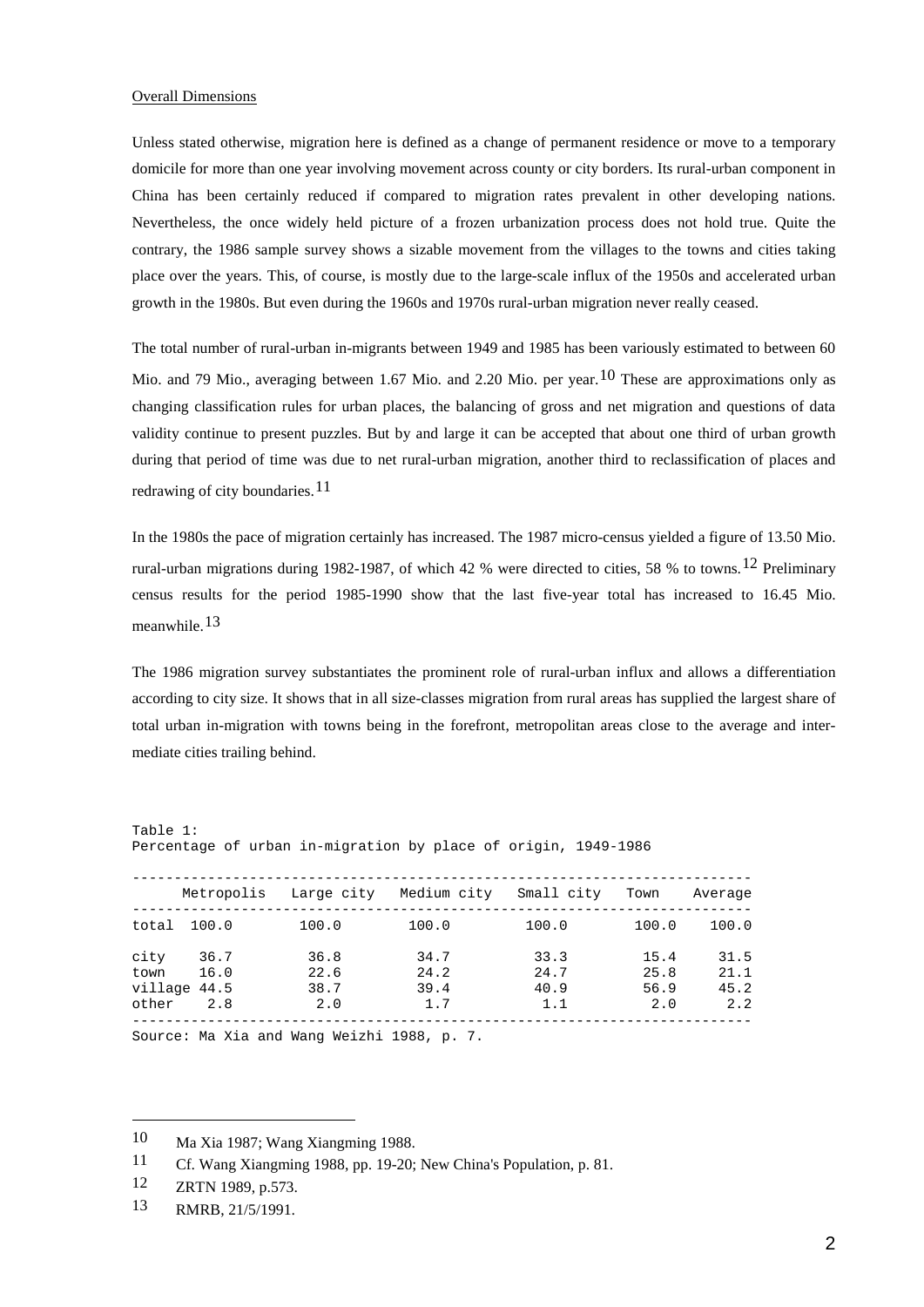## Trends in time

Whereas table 1 sums up results of migration in the first 36 years of the PRC table 2 offers a closer look at the dynamics involved. It demonstrates an highly uneven course of development and corroborates the well-known fact that campaigns and political factors have played an overriding role in migration patterns. The first five years of the PRC are marked by a high migration intensity directed at the large metropolitan areas. This is an era of normalization after the civil war in which refugees, displaced rural inhabitants and a new revolutionary elite all converge on the political and economic centers of the nation. First attempts at registration are made in the cities but there is no anti-urban policy in effect.

Altogether 8 Mio. rural migrants enter the cities during 1953-57 and this number swells to a huge wave of 20 Mio. rural in-migrants in 1958 and 1959 alone. At the same time juvenile unemployment starts to develop into a major urban problem and the rectification campaign of 1957/58 takes its toll. Therefore we witness first migration checks and forced reverse migrations in 1955 and 1957. Rural-urban migration enters a trough in the early 60s when 20 Mio. new urbanites are being sent back to their native villages and a rustification movement for urban youth commences. This is also the time where the strict immigration, employment and rationing controls are effected which untill now serve as the major break on spontaneous mobility.

Table 2:

Percentage of rural-urban migrants by years of migration

|             | Years Metropolis Large city Medium city Small city Town     |      |       |      |            |
|-------------|-------------------------------------------------------------|------|-------|------|------------|
|             | $1949-86$ $100.0$ $100.0$ $100.0$ $100.0$ $100.0$ $100.0$   |      |       |      |            |
| $1949 - 50$ | 5.0                                                         | 1.0  | 1.5   | 2.1  | $1\,.$ $0$ |
| $1951 - 52$ | 5.0                                                         | 1.1  | 2.4   | 2.4  | 1.5        |
| 1953-54     | 4.6                                                         | 1.2  | 3.4   | 3.0  | 1.9        |
| 1955-56     | 5.4                                                         | 3.8  | 4.0   | 3.7  | 2.7        |
| $1957 - 58$ | 7.5                                                         | 6.2  | 5.6   | 4.0  | 3.2        |
| $1959 - 60$ | 4.3                                                         | 4.9  | 4.9   | 4.1  | 2.0        |
| $1961 - 62$ | 1.1                                                         | 2.4  | 2.9   | 1.6  | 1.8        |
| $1963 - 64$ | 1.7                                                         | 2.8  | $2.6$ | 2.1  | 1.7        |
| 1965-66     | 1.6                                                         | 7.1  | 2.7   | 2.4  | 3.7        |
| 1967-68     | 1.5                                                         | 2.8  | 2.5   | 2.8  | 2.0        |
| 1969-70     | 2.7                                                         | 11.8 | 6.5   | 4.5  | 4.1        |
| $1971 - 72$ | 5.0                                                         | 10.5 | 6.1   | 5.8  | 4.9        |
| 1973-74     | 3.9                                                         | 5.0  | 3.1   | 5.8  | 4.5        |
| 1975-76     | 6.2                                                         | 6.8  | 6.8   | 6.3  | 5.6        |
| 1977-78     | 9.2                                                         | 4.8  | 6.8   | 6.8  | 5.7        |
| $1979 - 80$ | 15.7                                                        | 8.2  | 12.7  | 11.4 | 13.9       |
| 1981-82     | $6.7$ $6.3$ $9.4$ $9.0$                                     |      |       |      | 9.7        |
| 1983-84     | 6.5                                                         | 6.7  | 9.5   | 11.3 | 9.6        |
|             | 1985-86 6.4 6.6 6.4                                         |      |       | 11.0 | 18.3       |
|             | Source: calculated from sample in COODZZ 1988, pp. 137-139. |      |       |      |            |

During the Cultural Revolution political factors complicate the picture even further: Starting in 1968 the forced movement of urban youth, cadres and socially discriminated groups to the countryside develops into a massive campaign involving over the years some 17 Mio. youth and an unknown number of urban adults. However, table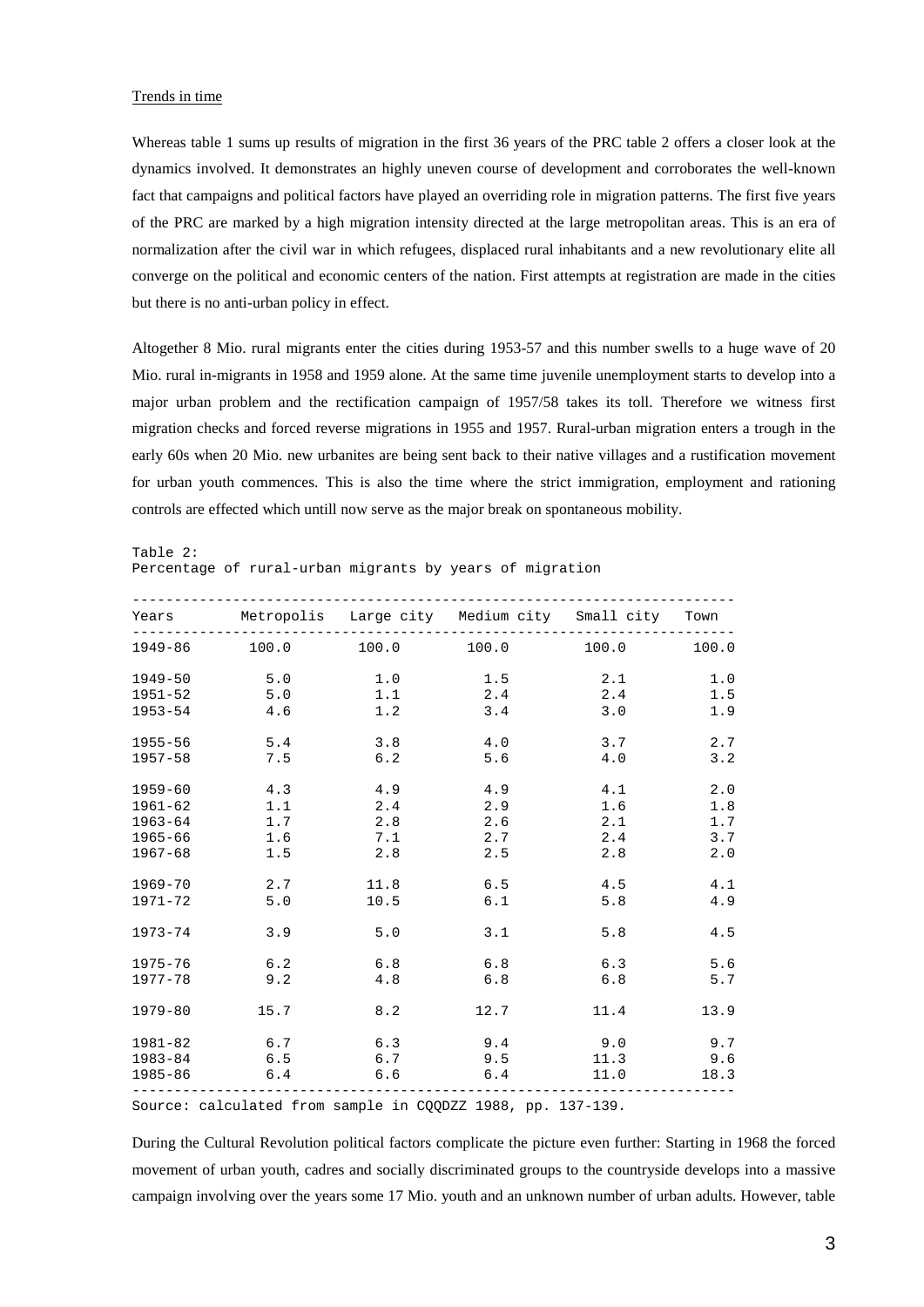2 substantiates the surprising fact that at the same time masses of new rural in-migrants flock to the supposedly emptied cities, [14](#page-5-0) Mio. people according to some sources.<sup>14</sup> Indications are that this is intimately connected to the prominent role of the army in the early Cultural Revolution period: Relatives of army personnel are granted urban residential permits and demobilized soldiers are offered the incentive of much desired urban job placements. Apparently the majority of such placements involve large and medium cities as the percentage for the metropolitan areas in table 2 stays conspicuously low.

With the fall of Lin Biao and the anti-Confucius campaign of 1973/74 rural-urban migration is reduced once more, only to recover again with the ascendancy of Deng Xiaoping and the beginning of the return of sent-down population. The all-time record is recorded in the period from late 1978 to 1980 when about 8 Mio. sent-down youth return to the cities and a large number of former banishments for cadres, intellectuals and political offenders are revoked.<sup>[15](#page-5-1)</sup>

The figures for the early 1980s show an end of this abnormal situation in 1981. But they also point to the fact that migration volume generally rises with the advance of economic reform. A noted watershed is the year 1984 when the government permits peasants to settle in small cities and towns provided they care for work, food rations and housing themselves. This is reflected in the sudden jump of the migration percentage for towns in 1985-86. Absolute numbers for 1985 alone amount to 6 Mio. peasants taking advantage of this opportunity.  $16$ 

When analyzed in conjunction with comparable figures for total migration<sup>[17](#page-5-3)</sup> the figures of table 2 convey a much clearer story: With the exception of towns the percentages for rural-urban migration to cities in the early 50s are always higher by 1-3 percentage points - another proof for the concentration process taking place at that time. During 1975-80 the same phenomenon can be observed for metropolitan areas. Apparently, migration was biased in favor of big agglomerations again. The opposite holds true for the 1960s: Whereas urban-urban migration continued on a low level, rural-urban migration can only be termed depressed. Strikingly lower than for total migration are also the percentages of rural-city migration in the 1980s. They serve notice of the fact that new liberalization measures are foremost directed at migration within the urban sector. An exception is only the migration to towns. Here the percentage for rural-urban movement surpasses that of total mobility.

## Structure of rural-urban migration

Stressing the heavy political content of migration patterns does not mean denying the fact that personal factors enter the picture, too. As a matter of fact, lobbying for preferred schooling places and job assignments, demands for the reunion of families separated by the strict migration checks and private calculations in military recruitment, work recruitment and job transfer all play important roles. Finally, some very basic factors of migration exercise an influence: movement of residence is involuntary and not work-connected during

<span id="page-5-0"></span><sup>14</sup> Feng Lanrui 1982, p.115-116.

<span id="page-5-1"></span><sup>15</sup> Scharping 1981, pp. 67-82, 136-168, 342-359, 451-462; Chan Kam Wing 1985, pp. 596-613.

<span id="page-5-3"></span><span id="page-5-2"></span><sup>16</sup> ZRN 1985, p. 90; Ma Xia 1987, p. 7.

<sup>17</sup> Ma Xia and Wang Weizhi 1988, p. 6.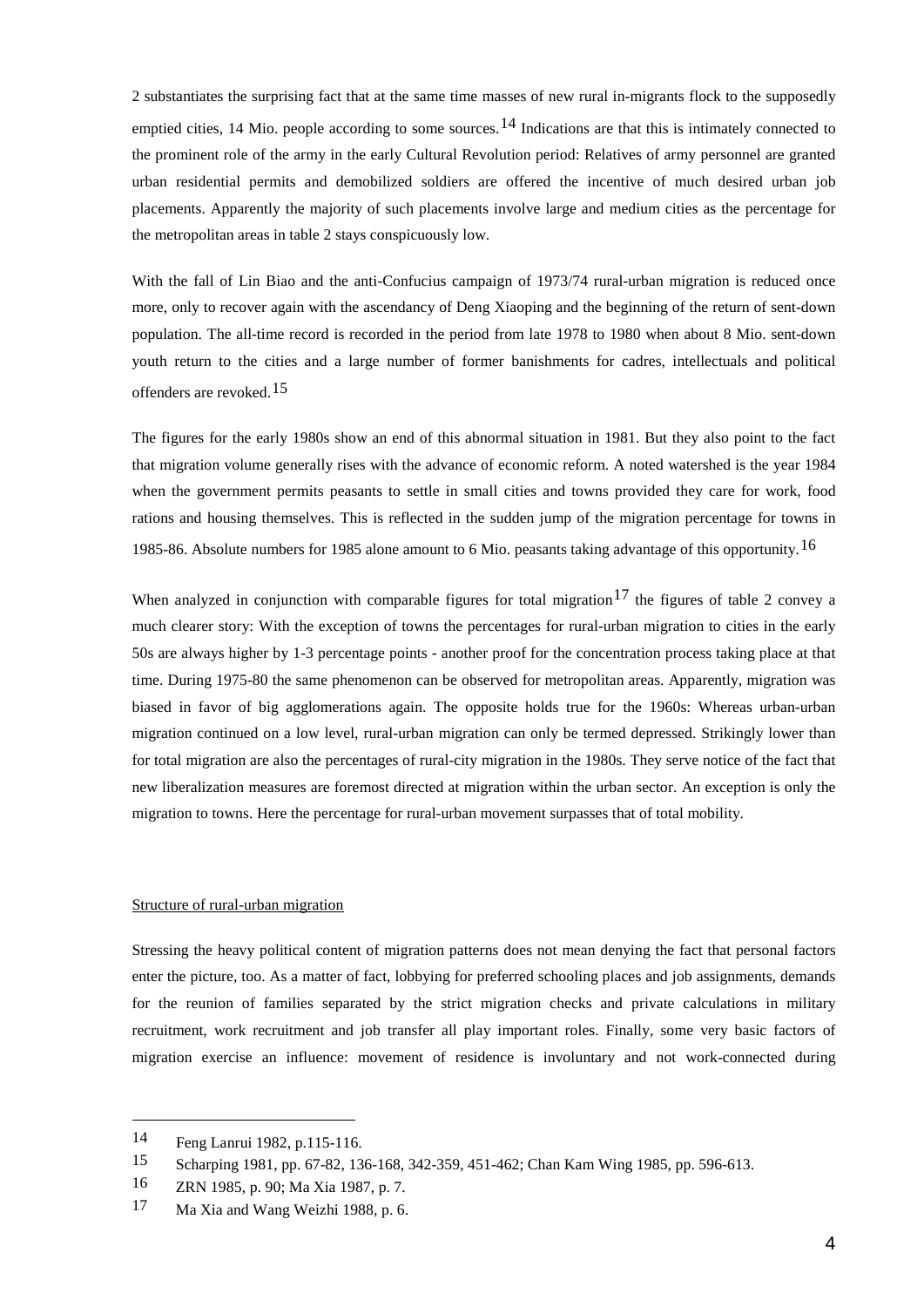childhood, it usually peaks when young people enter higher institutions of learning, take up work or marry and it levels off during later periods of life again.

A variant of this world-wide observable pattern can be studied in table 3. It shows the mentioned peak in the agegroups of 15-29 years. Larger cities tend to raise the demands on educational standards and work capacity. Therefore a higher percentages for migrants between 20 and 29 years of age can be seen. At the same time big cities are much more restrictive in issuing residential permits for adult peasants or allowing rural relatives to permanently move to their urban kinsfolk. Accordingly, the percentage of migrants above the age of 40 is lower as in the case of small cities and towns.

Table 3:

Percentage of rural-urban migrants by age-groups, 1949-1986

| Aqe       | Metropolis |       | Large city Medium city | Small city | Town  |
|-----------|------------|-------|------------------------|------------|-------|
| $0 - 99$  | 100.0      | 100.0 | 100.0                  | 100.0      | 100.0 |
| $0 - 4$   | 4.4        | 5.0   | 5.1                    | 7.4        | 6.3   |
| $5 - 9$   | 5.0        | 5.3   | 6.5                    | 6.6        | 7.3   |
| $10 - 14$ | 5.0        | 5.8   | 5.4                    | 6.7        | 7.6   |
| $15 - 19$ | 18.0       | 20.2  | 20.0                   | 18.6       | 18.8  |
| $20 - 24$ | 30.7       | 33.2  | 29.6                   | 25.3       | 22.8  |
| $25 - 29$ | 18.2       | 15.9  | 13.5                   | 13.3       | 12.0  |
| $30 - 34$ | 7.1        | 5.7   | 6.3                    | 6.6        | 7.3   |
| $35 - 39$ | 3.6        | 3.3   | 4.3                    | 5.0        | 4.6   |
| $40 -$    | 8.0        | 5.5   | 9.4                    | 10.5       | 13.2  |

Source: calculated from sample in CQQDZZ 1988, pp. 114-116.

If reckoned by sex, the composition of rural-urban migrants is noticeably different from that of the total migrant population. Whereas in the latter group men are dominating in all age-specific cohorts much bigger female shares can be detected in the sample used here. This has been interpreted as a sign of the importance of marriageand family-induced migration among rural-urban migrants - a hypothesis born out by some other regional data.[18](#page-6-0)

Table 4: Percentage of rural-urban migrants by marital status, 1949-1986

| Status   | Metropolis | Large city | Medium city | Small city | Town  |
|----------|------------|------------|-------------|------------|-------|
| Total    | 100.0      | 100.0      | 100.0       | 100.0      | 100.0 |
| unclear  | 0.1        | 1.0        | 0.3         | 0.1        | 0.1   |
| single   | 56.2       | 43.4       | 47.3        | 38.8       | 43.2  |
| married  | 40.7       | 53.5       | 49.3        | 58.1       | 53.4  |
| widowed  | 2.5        | 1.9        | 2.7         | 2.8        | 2.8   |
| divorced | 0.3        | 0.0        | 0.4         | 0.1        | 0.5   |
| other    | 0.2        | 0.3        | 0.2         | 0.1        | 0.1   |
|          |            |            |             |            |       |

Source: calculated from sample in CQQDZZ 1988, p. 152.

<span id="page-6-0"></span>The marital status of in-migrants can be gleened from table 4. Unsurprisingly, it shows the low divorce rates typical for the Chinese population at large and a relatively high percentage of singles connected with the young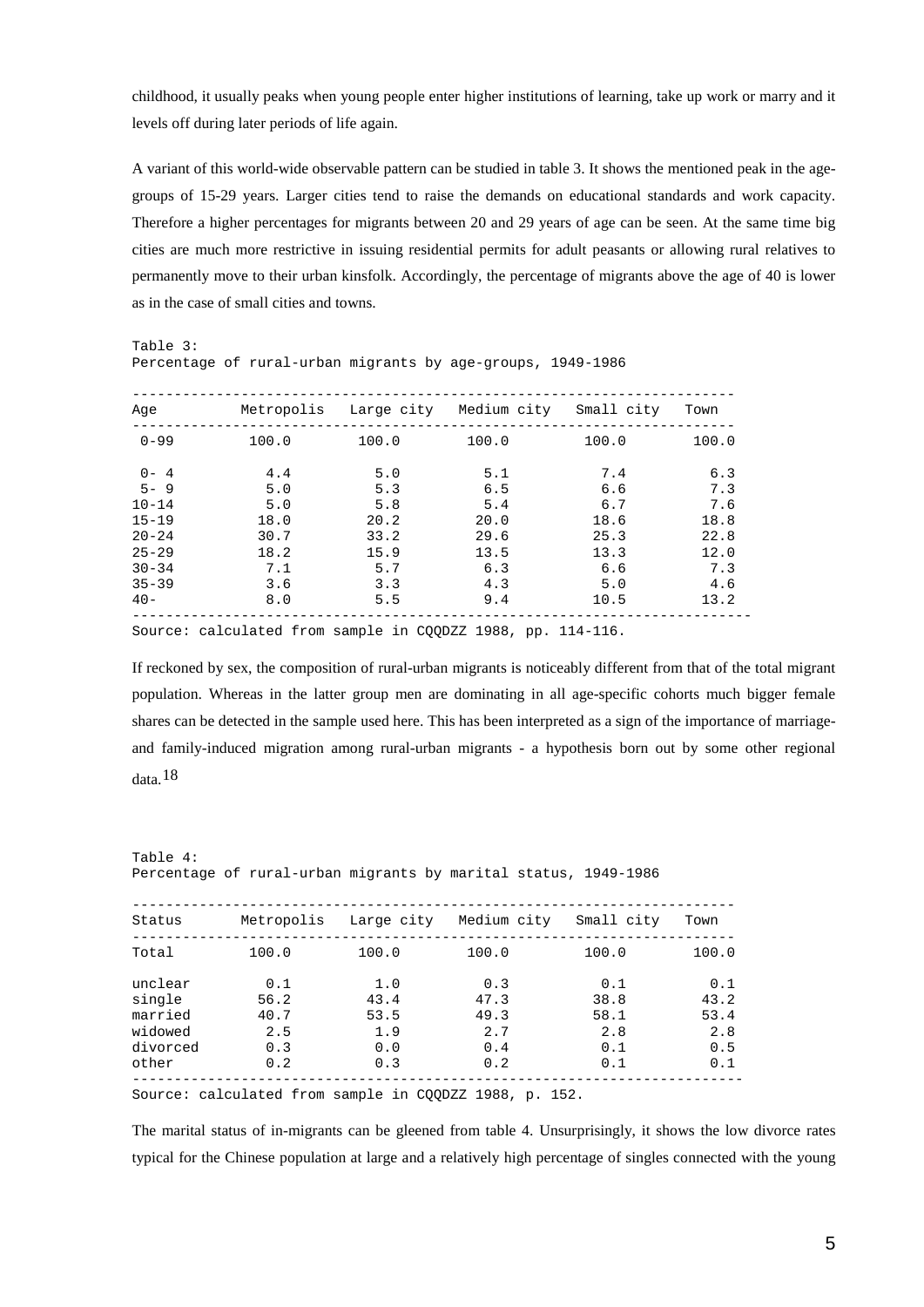age-structure of migrants. Under closer scrutiny there is also the familiar predominance of unmarried men which among migrants is even more pronounced than among the ordinary population. The percentage of married migrants in small cities and towns is higher than in larger cities as it is easier to obtain the necessary residential permits for spouses here.

| Metropolis          |                              |              | Small city                | Town                                                                                                |
|---------------------|------------------------------|--------------|---------------------------|-----------------------------------------------------------------------------------------------------|
| 100.0               | 100.0                        | 100.0        | 100.0                     | 100.0                                                                                               |
| 0.2                 | 0.2                          | 0.3          | 0.4                       | 0.5<br>2.0                                                                                          |
| College student 0.2 | 0.1                          | 0.3          | 0.1                       | 0.4<br>17.5                                                                                         |
| 34.4<br>26.0        | 30.5<br>40.1                 | 30.5<br>34.0 | 28.7<br>31.2              | 31.9<br>30.1                                                                                        |
| 18.2                | 15.7                         | 20.7         | 24.4                      | 17.4                                                                                                |
|                     | 1.7<br>College grad.<br>19.3 | 1.2<br>12.2  | Large city<br>1.1<br>13.1 | Percentage of rural-urban migrants by educational standard, 1949–1986<br>Medium city<br>1.3<br>14.2 |

Source: calculated from sample in CQQDZZ 1988, pp. 153-154.

Rural-urban migration in China clearly favors persons with above-average educational attainments. This is demonstrated in table 5 which allows three observations: First, there is an obvious link between city size and length of schooling. Larger cities claim the better educated migrants. Second, all percentages for advanced schooling are higher than the comparable figures for total population. This corroborates the thesis mentioned above. Third, the standards of rural-urban migrants are significantly lower than those of their urban-urban counterparts<sup>[19](#page-7-0)</sup> - a reflection of the limited educational opportunities in villages and towns.

Table 6: Percentage of rural-urban migrants by occupation, 1949-1986

| Age              | Metropolis | Large city | Medium city | Small city | Town  |
|------------------|------------|------------|-------------|------------|-------|
| Total            | 100.0      | 100.0      | 100.0       | 100.0      | 100.0 |
| unclear          | 0.1        | 0.0        | 0.0         | 0.2        | 0.0   |
| worker           | 17.6       | 15.0       | 11.7        | 10.9       | 18.5  |
| peasant          | 45.2       | 54.0       | 52.7        | 47.1       | 30.7  |
| cadre            | 3.1        | 2.4        | 3.6         | 4.3        | 9.7   |
| office personnel | 1.0        | 0.6        | 1.1         | 0.6        | 2.7   |
| specialist       | 1.4        | 1.5        | 1.9         | 1.0        | 3.8   |
| service trade    | 1.3        | 0.6        | 0.7         | 1.2        | 2.2   |
| military         | 3.6        | 2.8        | 3.5         | 2.0        | 1.3   |
| other employment | 3.6        | 3.0        | 2.5         | 4.7        | 3.1   |
| retired          | 0.5        | 0.2        | 0.4         | 0.3        | 0.5   |
| student          | 7.2        | 5.2        | 7.0         | 6.7        | 8.7   |
| unemployed youth | 3.3        | 3.7        | 3.9         | 3.8        | 3.4   |
| housework        | 9.0        | 8.3        | 7.5         | 14.0       | 11.7  |
| other unemployed | 3.1        | 2.8        | 3.5         | 3.2        | 3.6   |
|                  |            |            |             |            |       |

Source: calculated from sample in CQQDZZ 1988, pp. 155-157.

18 Ma Xia and Wang Weizhi 1988, p. 7. Cf. also Wuhan data in ZRN 1988, p. 378-388.

-

Table 5:

<span id="page-7-0"></span><sup>19</sup> Xiong Yu 1988, p. 23.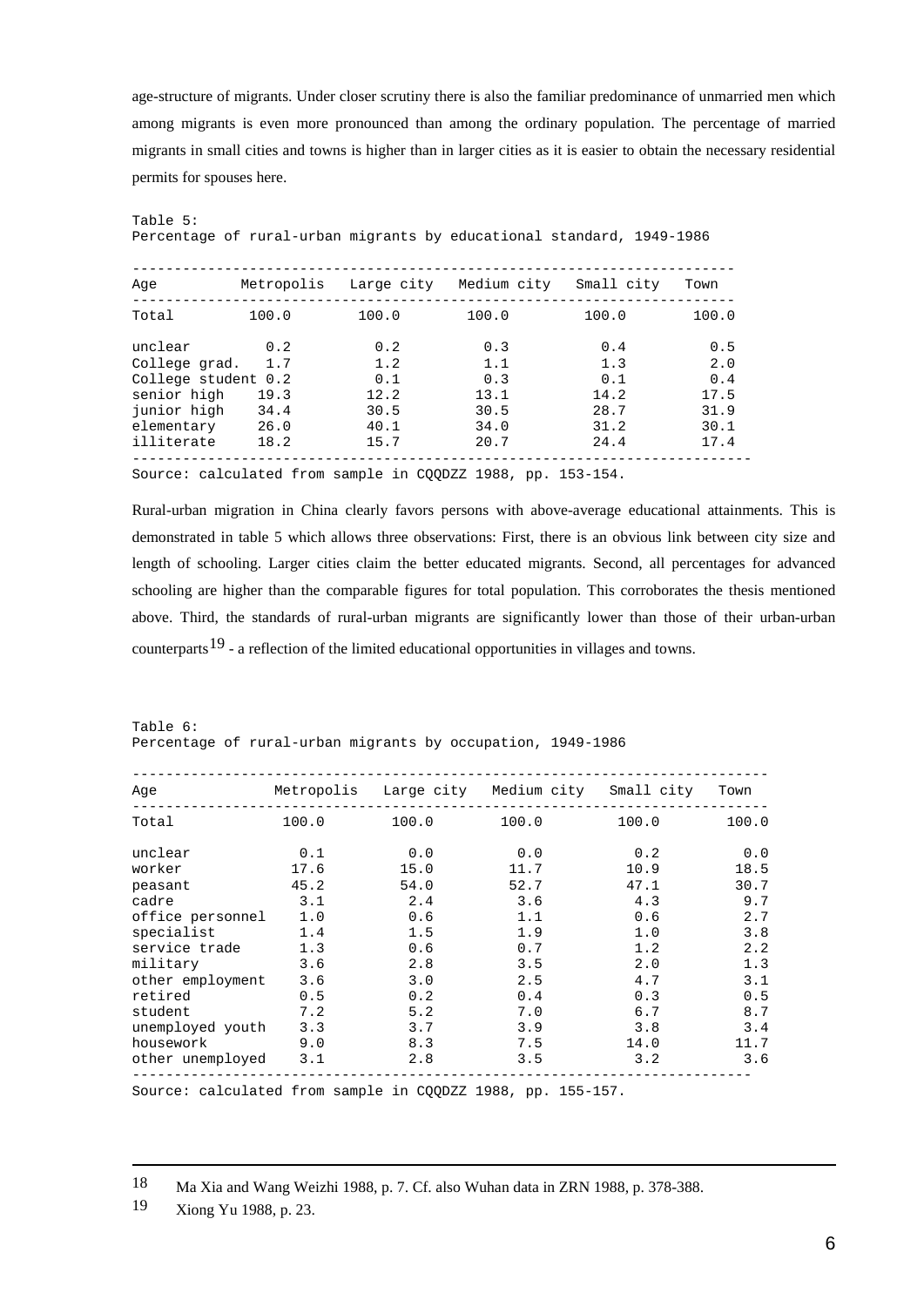Turning to the occupation of rural-urban migrants at migration time we find an expected majority of peasants. The category worker refers to employees of rural industry which serves as a spring-board for change to an urban post. Cadres, military and students as particularly mobile groups claim a larger percentage of migrants than is typical of their share of total population. In a rural environment their numbers nevertheless do not reach the proportions typical for urban-urban migrants. Notoriously low is the percentage of specialists and practioners of service trades among rural-urban migrants. In sum, the occupational composition of migrants from rural areas shows the slow progress in the division of labor that has been made in the Chinese countryside untill now.

#### Causes and effects of migration

Figures for causes and effects of rural-urban migrations are weak. They must be deduced from the larger sample of total urban in-migration or from fragmentary data referring to different universes. So the conclusions reached from table 7 should be treated with a degree of caution.

```
Table 7:
Causes of urban in-migration in %
```

| Cause                                                                                                                                                | cities and towns cities Peking Shanghai<br>1949-86 1951-86 1981 1981 |                   |           |      |  |  |
|------------------------------------------------------------------------------------------------------------------------------------------------------|----------------------------------------------------------------------|-------------------|-----------|------|--|--|
| Co-migration with family members $23.3$ 17.6 13.8 4.4                                                                                                |                                                                      |                   |           |      |  |  |
| Transfer of work                                                                                                                                     | 19.0 23.2 19.4 9.4                                                   |                   |           |      |  |  |
| work recruitment                                                                                                                                     | 9.6                                                                  | $23.4^a$ 5.3 28.5 |           |      |  |  |
| migration after marriage                                                                                                                             | 9.0                                                                  |                   |           |      |  |  |
| moving to live with relatives 8.6                                                                                                                    |                                                                      |                   |           | 6.9  |  |  |
| assignment for graduates                                                                                                                             | 7.4                                                                  | 6.8               | 1.1       |      |  |  |
| demobilization of soldiers 5.7                                                                                                                       |                                                                      | 8.8               |           |      |  |  |
| return of resettled youth 4.0                                                                                                                        |                                                                      |                   |           | 3.2  |  |  |
| study and training                                                                                                                                   | 3.1                                                                  |                   | 20.2 14.3 | 6.7  |  |  |
| job hunting                                                                                                                                          | 1.7                                                                  |                   |           |      |  |  |
| political reasons                                                                                                                                    | 1.6                                                                  |                   |           |      |  |  |
| retirement                                                                                                                                           | 0.9                                                                  |                   |           | 5.6  |  |  |
| other                                                                                                                                                | 5.6                                                                  |                   |           | 35.3 |  |  |
| a) including retirement and political reasons<br>Sources: Ma Xia and Wang Weizhi 1988, p. 9; Ren Suhua 1988, pp. 20-21;<br>Hu Huanyong 1984, p. 349. |                                                                      |                   |           |      |  |  |

They indicate that despite heavy political censorship social and personal causes such as co-migration, marriageinduced migration, family relationships, study and retirement dominate. Altogether these causes add up to some 45% in the 1986 survey. However, the wide margins to comparable data from the other studies strike a skeptical note. Data pertaining to study and training obviously are highly dependent on the educational endowment of the place under scrutiny. Work recruitment, school enrollment and assignment of graduates is known to have varied widely during different periods of time. And the mutual exclusiveness of the categories used is not sure. For instance, returned youth from the countryside could be enumerated under work recruitment, transfer of work, study and training as well as return of resettled youth.

Underlying this somehow elusive causal structure are powerful economic forces at work: Over two thirds of all migrants report an improvement of income, work and living conditions after moving to towns and cities. Income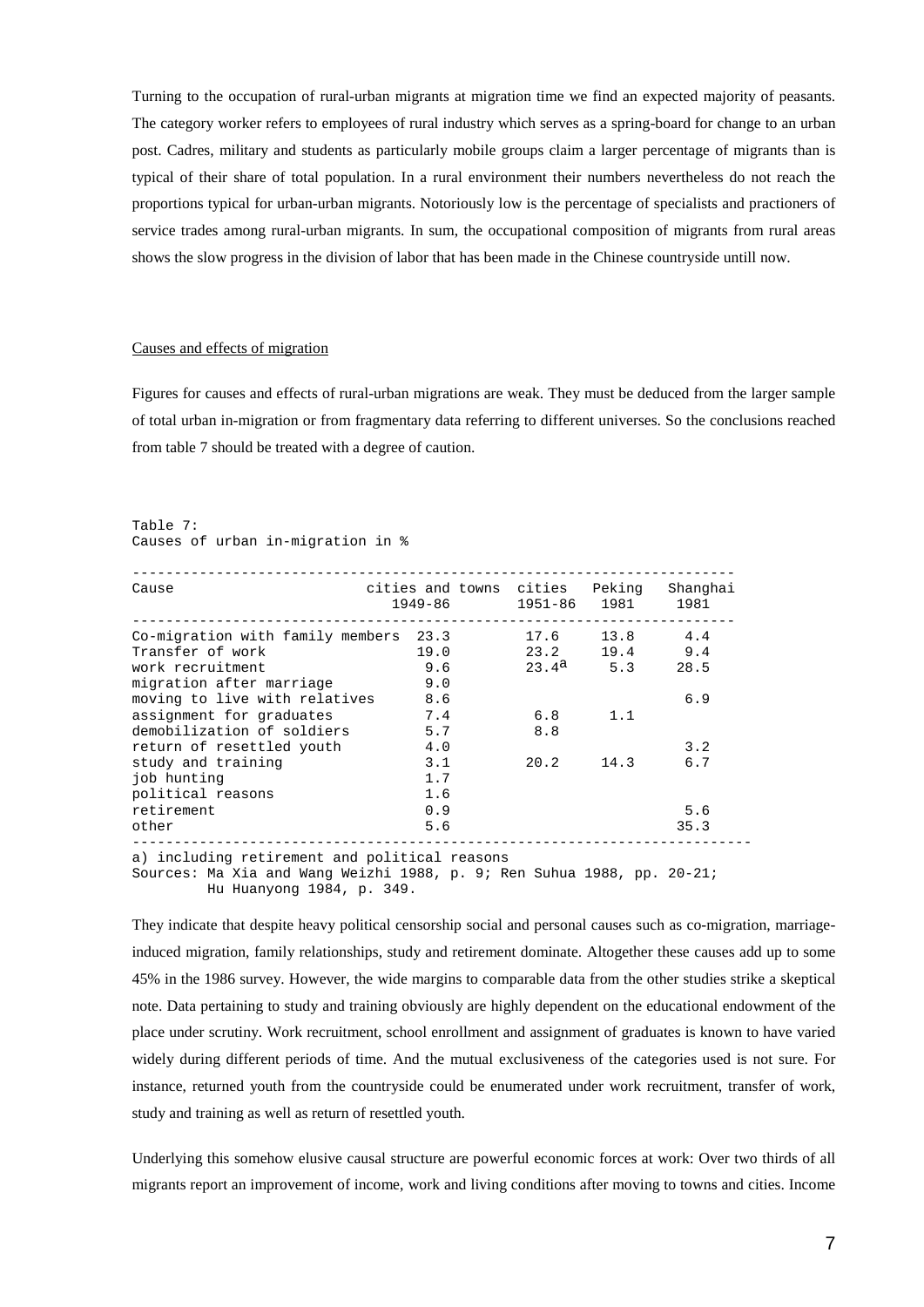levels are also positively related to educational standard and city size. As expected, migrants with better schooling have been rewarded with a significantly higher share of cadre or specialist positions. They have also occupied relatively more positions in privileged state enterprises as opposed to urban collectives or private firms. And comparisons of their performance with that of non-migrants tell a decidedly positive story of initiative honored.[20](#page-9-0)

The rewards of migration are there, to be sure. But they are distributed and channeled by a vast bureaucracy. One striking feature of table 7 catches the eye: job hunting (*wu gong jing shang*) seems to be the only spontaneous activity free from administrative interference - at least in recent years. All other causal factors are subject to either outright political fiat or to some sort of bureaucratic quota handling: co-migration, living with relatives and marriage-induced moving - yes, after consent has been given; work recruitment in state and collective enterprises - yes, after the labor plan has been consulted; assignment or study - sure, after the Educational Commission, provincial authorities and other agencies have reached agreement; return from the countryside and various remedial policies - well, upper echelons are still debating the case ...

But some innocent 1.7% of all rural-urban migrants, job hunters from the villages who turn up in the cities, have been turned loose on society. Since this is a percentage from a longitudinal survey the number is small. It mirrors the degree of ossification Chinese society has reached during the last decades. Yet, in the 1980s numbers have certainly been growing. After 1988, however, the situation seems to be volatile as ideological verdicts against private business and the vicissitudes of economic reform have caused a certain stagnation.

Table 8 tries to catch the picture from the urban employment side. It shows the job opportunities available to rural-urban migrants during the reform decade. These are aggregate numbers encompassing both state, collective and private employment. A representative cross-tabulation of employment of rural labor in the various urban ownership-sectors is not available, but indications are that more and more rural migrants are working in the urban private or collective sector with the state sector still being powerful but slowly losing ground.  $21$ 

| Table 8: |                                              | Newly employed rural labor force in cities and towns, 1978-89 |
|----------|----------------------------------------------|---------------------------------------------------------------|
| Year     | Mio.                                         | as % of total new<br>urban employment                         |
| 1978     | 1.48                                         | 27.3                                                          |
| 1980     | 1.27                                         | 14.2                                                          |
| 1982     | 0.66                                         | 9.9                                                           |
| 1984     | 1.23                                         | 17.0                                                          |
| 1985     | 1.50                                         | 18.5                                                          |
| 1986     | 1.67                                         | 21.0                                                          |
| 1987     | 1.67                                         | 20.9                                                          |
| 1988     | 1.60                                         | 18.9                                                          |
| 1989     | 1.20                                         | 19.4                                                          |
|          | Source: ZRTN 1989, p. 197; ZTN 1990, p. 130. |                                                               |

<span id="page-9-0"></span><sup>20</sup> Ma Xia and Wangweizhi 199, pp. 9-10; Sha Jicai and Chen Guangbi 1988; Sha Jicai 1990.

<span id="page-9-1"></span><sup>21</sup> Taubmann 1991, p.15.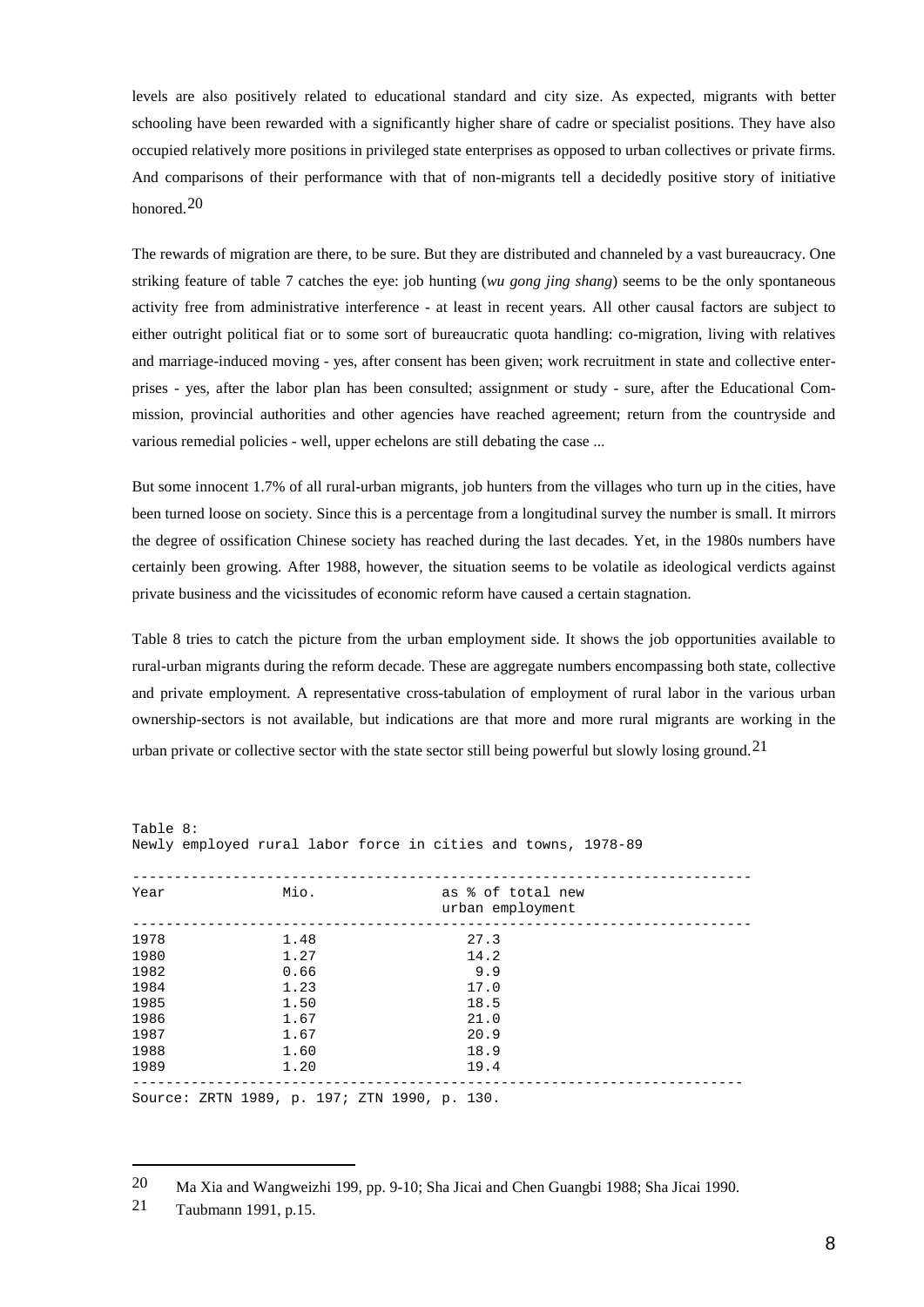This is also the message conveyed by a Peking survey of private commercial and industrial enterprises operating in the city districts. In 1987 they employed more than 15.000 employees, the majority being temporary rural migrants from outside Peking municipality. Especially noteworthy was the large number of migrants in tailoring, repairing and restaurant service. The majority of these people did not enjoy permanent resident status in Peking but rather worked there under a temporary residential permits. In 1987 this category of floating population in Peking had grown to 1.15 Mio. people. At the same time, the number of in-migrants with completed formalities for permanent resident status had only amounted to gross  $0.095$  Mio., net  $0.051$  Mio.<sup>[22](#page-10-0)</sup>

## "Temporary" urban-rural migration

By general consent "floating population" (*liudong renkou*) does not include commuters between place of work and place of residence who return home on the same day. But as far as the extension of stay is concerned the definition of "floating population" gets blurred. Regulations require newly arrived people in urban areas to fill out a registration card in hotels and guesthouses or - if living in a private household - to register with the local public security station after three days of stay. If this registration is effected the person is granted a temporary residential status (*zanzhu hukou*) for three months which may be renewable on application.[23](#page-10-1)

However, because of inconvenience or fear of refusal many people eschew registration and stay in the cities without permit. There is no way to know precise numbers but surveys offer some hints: In 1982 some 4.8 Mio. people, 13% of the national total for floating population, were not in possession of any household registration.<sup>[24](#page-10-2)</sup> Two years later in Shanghai 46% of the floating population living in households had not acquired a temporary residential permit. This amounted to 0,271 Mio. people - approximately 4% of the Shanghai city population at that time.  $25$ 

Therefore, numbers for temporary residential permits do not reflect the real situation. They are even more problematic because many holders of temporary residential status tend to prolong their stay indefinitely. Whereas in 1982 there were 6.4 Mio. holders of *zanzhu hukou* staying away from their permanent domicile for more than one year this number has climbed to between 19.8 and 21 Mio. in 1990 - a steep rise both in absolute and relative terms. Especially affected are boom regions like Peking, Shanghai, Guangdong and Hainan where percentages are well above the national average. Another prominent group are border areas like Heilongjiang, Inner Mongolia, Tibet, Qinghai and Xinjiang, where preferential treatment for much-needed specialists and technical personnel nowadays often includes the right to keep the permanent residence at the place of origin.<sup>[26](#page-10-4)</sup>

In such a way, the floating population with extended stays in urban areas has been continuously on the rise. According to Shanghai surveys the percentage of people with one to five years stay has climbed from 15.9% to

<span id="page-10-0"></span><sup>22</sup> RYJ, No.2/1988, pp. 25-27; Beijing renkou tongji ziliao huibian 1949-1987, p. 370. For private enterprises and self-employed people cf. also Heberer 1989.

<span id="page-10-1"></span><sup>23</sup> ZRN 1985, p. 90.

<span id="page-10-2"></span><sup>24</sup> Zhang Qingwu 1986, p. 3; Wei Jinsheng 1984, p.35.

<span id="page-10-3"></span><sup>25</sup> Fudan daxue 1985, p.28-30.

<span id="page-10-4"></span><sup>26</sup> RPZS 1991, pp. 10-11; ZRB, 21/12/1990. Cf. also Cao Liqun 1985.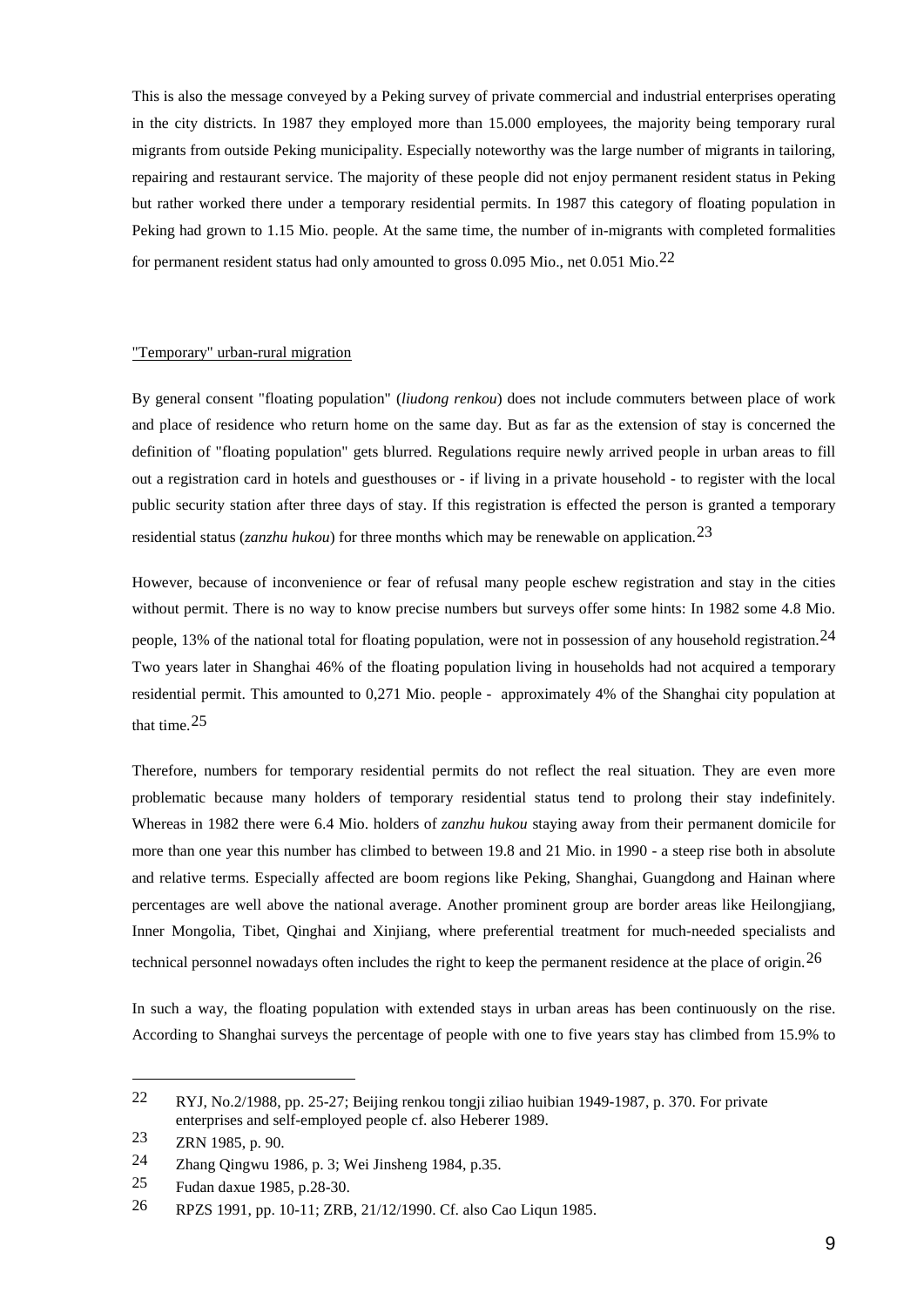31.9% of total floating population by 1988.[27](#page-11-0) Under these conditions the difference between permanent and temporary status of residence becomes highly theoretical. For all purposes, it boils down to a different administrative handling of housing, employment, food rationing and schooling questions. Economically, however, an ever growing part of the floating population in urban areas is here to stay. Both as producers and consumers they participate in the daily life of cities. An increasing number of studies therefore includes this segment of the population under the bracket of permanent residents or migrants.<sup>[28](#page-11-1)</sup>

Obviously, the large influx of floating population is above all an urban phenomenon involving both rural-urban and urban-urban movements. Judging from Peking and Shanghai data, the percentage of unregistered peasants there has fluctuated between 25% and  $68\%$ .<sup>[29](#page-11-2)</sup>

Numbers have generally been rising although in this realm, too, a certain slackening has been noticeable during the last two years. It is much harder to secure data for temporary urban residents than for regular in-migrants. Table 10 gives some results of the 1986 migration survey of 74 cities and towns in 16 provinces of China which has also been the most extensive survey of temporary migrants to date. The sample is arranged by age-groups using the same brackets as for permanent migrants in table 3.

| Year                         |                                                                                                                                                                                                              |                              | China Peking Shanghai Tianjin Kanton Shenzhen |              |      |      |  |
|------------------------------|--------------------------------------------------------------------------------------------------------------------------------------------------------------------------------------------------------------|------------------------------|-----------------------------------------------|--------------|------|------|--|
| 1978<br>1982<br>1983         | 30.00                                                                                                                                                                                                        | 0.30                         |                                               |              |      |      |  |
| 1984<br>1985<br>1986<br>1987 | 40.00                                                                                                                                                                                                        | 0.70<br>0.80<br>1.10<br>1.15 | 0.75<br>1.10<br>1.80                          |              |      |      |  |
| 1988<br>1989<br>1990         | 50.00<br>70.00                                                                                                                                                                                               | 1.31                         | 1.25                                          | 1.13<br>0.80 | 1.10 | 0.93 |  |
|                              | Sources: Xinhua, 21/9/1988; Zhang Oingwu 1986, p.3; Fudan daxue 1986,<br>$pp.1-2$ ; Beijing ribao, 14/11/1984; Wenhui bao, 27/10/1984; RMRB,<br>26/2/1989; ZRB, 21/12/1990; ZRN 1988, pp. 71, 110; ZRN 1989, |                              |                                               |              |      |      |  |

Table 9: Floating population, absolute numbers in Mio., 1978-1990

pp. 92, 94, 113; ZRN 1990, pp. 142-194.

In contrast to the above table, the age-structure of temporary migrants is much more even. The critical cohort of people aged 15 to 24 years sticks out again. The percentages are, however, significantly lower than those for permanent migrants. As the duration of urban stay for members of the floating population is far from being clear and living conditions are highly unstable, children are rarely taken along with. The larger number of older people among the floating population is conspicuous and so is the clear prevalence of male migrants: No family

<span id="page-11-0"></span><sup>27</sup> ZRN 1990, pp.121-127.

<span id="page-11-1"></span><sup>28</sup> This has been the practice of the 1986 national migration survey and other studies ever since. Cf. also the different position of public security authors who stress the crucial criterion of permanent residence status: Zhang Qingwu 1986; Zhang Qingwu 1988; Ren Suhua 1988.

<span id="page-11-2"></span><sup>29</sup> Luo Maochu et al. 1986, p. 3; Fudan daxue 1986, p. 3; ZRN 1988, p. 71.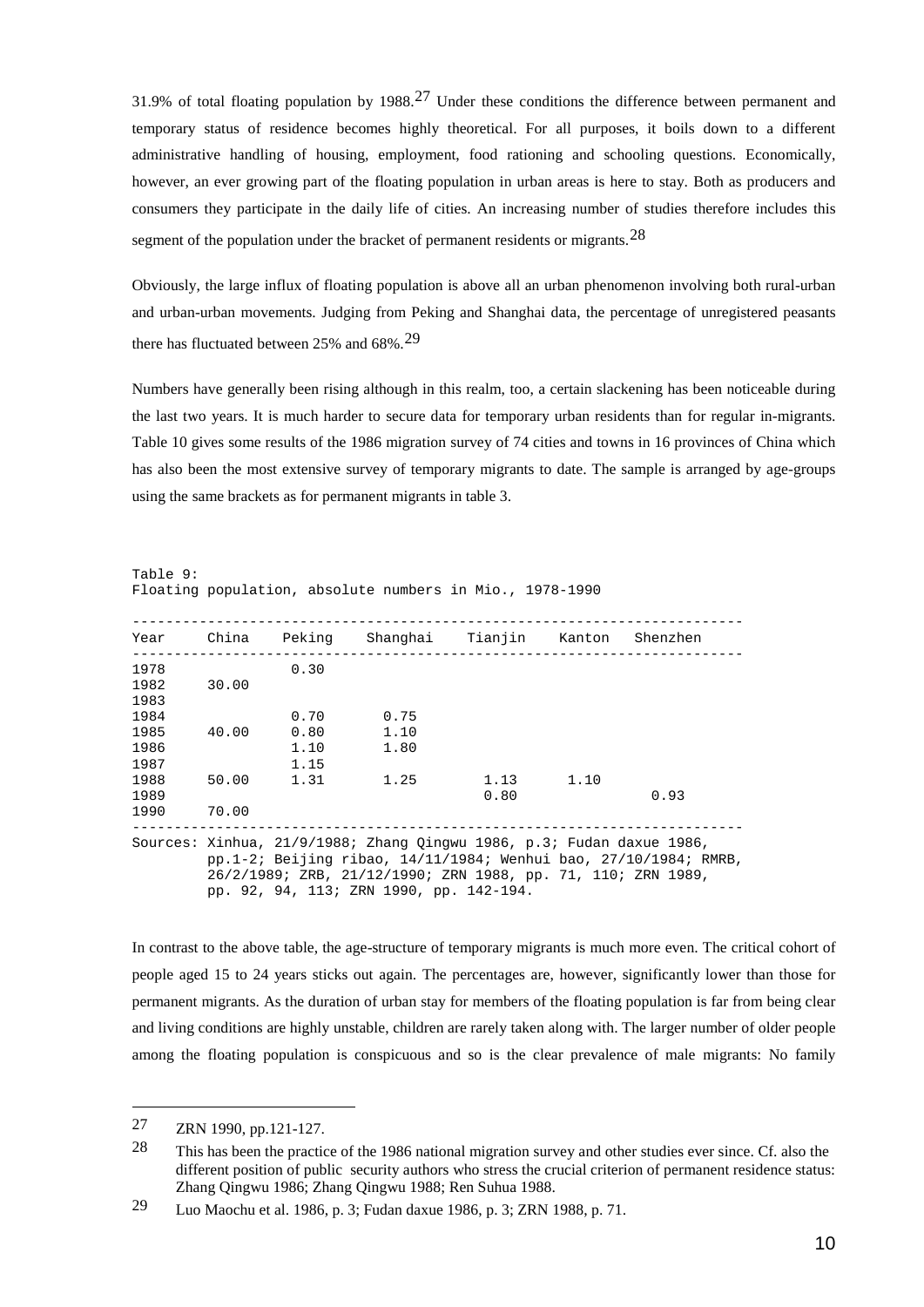reunions and rural sweet-hearts here but rather business with a traditional division of labor between outside tasks for men and inside chores for women.

| Age       | Metropolis | Large city | Medium city | Small city | Town  |
|-----------|------------|------------|-------------|------------|-------|
| $0 - 99$  | 100.0      | 100.0      | 100.0       | 100.0      | 100.0 |
| $0 - 4$   | 2.9        | 2.8        | 2.7         | 5.1        | 2.0   |
| $5 - 9$   | 2.3        | 0.6        | 1.3         | 2.6        | 2.2   |
| $10 - 14$ | 2.0        | 1.1        | 3.7         | 6.8        | 5.6   |
| $15 - 19$ | 16.5       | 14.7       | 15.2        | 22.2       | 18.7  |
| $20 - 24$ | 19.8       | 19.2       | 23.3        | 23.1       | 14.7  |
| $25 - 29$ | 7.3        | 4.0        | 9.4         | 6.0        | 4.6   |
| $30 - 34$ | 7.1        | 7.3        | 11.0        | 1.7        | 6.7   |
| $35 - 39$ | 5.4        | 2.8        | 4.8         | 4.3        | 5.2   |
| $40 -$    | 36.8       | 47.5       | 28.6        | 28.2       | 40.5  |

Table 10: Percentage of temporary urban residents from rural areas by age-groups, 1986

Source: calculated from sample in CQQDZZ 1988, pp. 240-242.

Table 11 confirms this impression: Visiting relatives and job hunting are the most important reasons for temporary migrations. They indicate strong economic motives as "visiting relatives" often disguises the desire for a long-term stay. Alternatively it can serve to entrust children to grandparents, thereby freeing a couple to pursue an income maximizing work strategy. The above sample is confined to temporary migrants staying in private homes. Once floating population in hotels and guesthouses is considered, too, causes like official business, schooling and tourism occupy a far more important position.  $30$ 

Table 11: Causes of temporary urban in-migration to households in %, 1986

| Aqe                                                         | Metropolis         |                    | Large city Medium city | Small city         | Town               |
|-------------------------------------------------------------|--------------------|--------------------|------------------------|--------------------|--------------------|
| Total                                                       | 100.0              | 100.0              | 100.0                  | 100.0              | 100.0              |
| official business<br>schooling                              | 4.4<br>2.0         | 0.3<br>2.6         | 1.4<br>0.6             | 1.8<br>2.2         | 1.8<br>3.9         |
| visit relatives<br>job hunting<br>medical treatment         | 68.6<br>9.6<br>3.3 | 72.1<br>6.6<br>2.3 | 63.0<br>24.6<br>0.9    | 75.7<br>6.9<br>1.1 | 76.8<br>4.1<br>2.2 |
| tourism<br>other                                            | 2.3<br>9.7         | 0.7<br>15.4        | 1.3<br>8.1             | 0.4<br>12.0        | 0.7<br>10.5        |
| Source: calculated from sample in COODZZ 1988, pp. 242-243. |                    |                    |                        |                    |                    |

<span id="page-12-0"></span>But these are purposes of stay that in the main concern city visitors from other urban places. Many studies show that for most peasants temporary urban residence means buying and selling, transporting goods and looking for all kinds of gainful self-employment: Preferred jobs are hawkers and peddlers, refuse collectors, nannies, and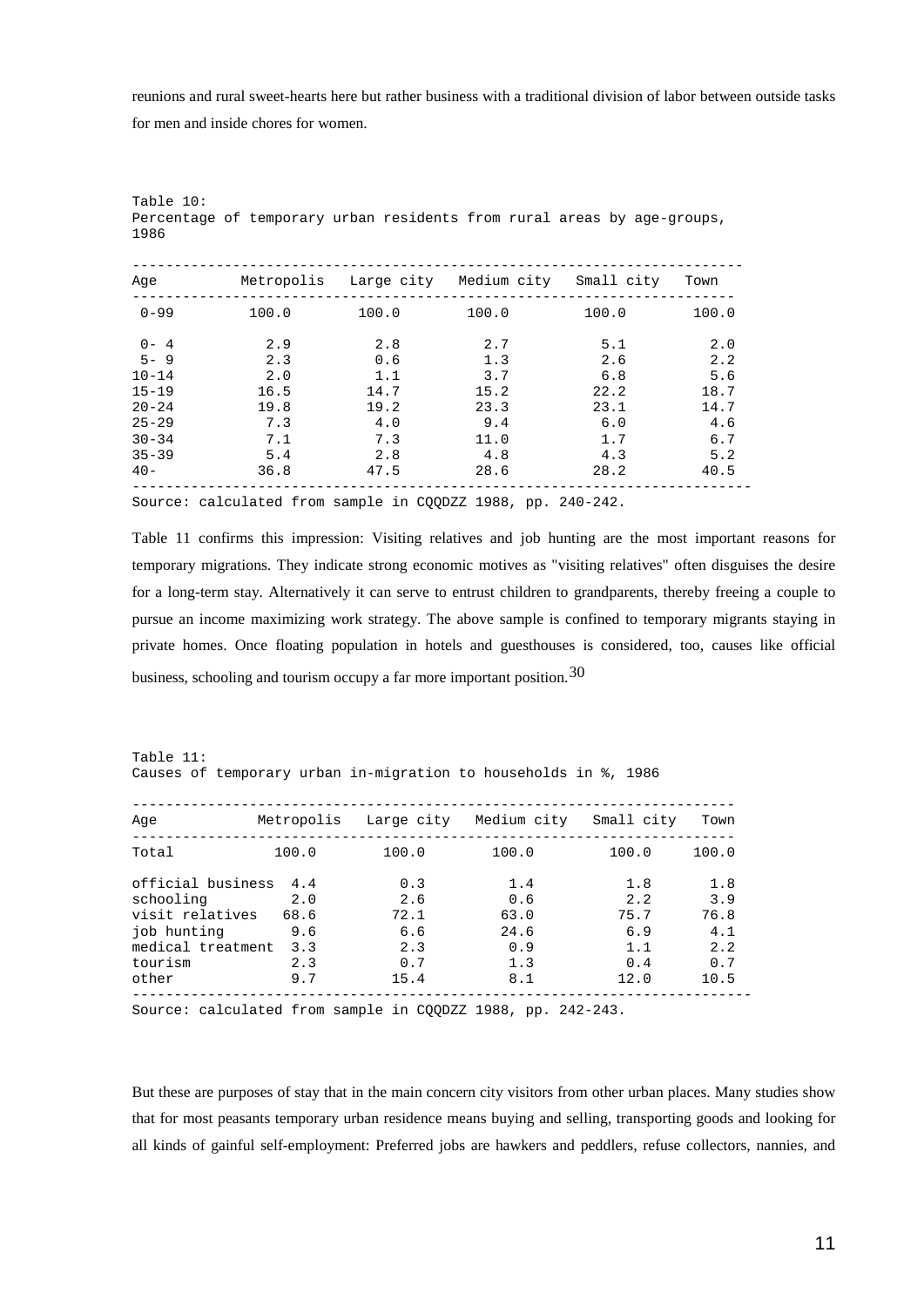odd repairmen. A big group are rural construction gangs which are hired in cities. Their number has risen from 3.35 Mio. in 1978 to 8.55 Mio. in 1988, a figure equal to 45% of all Chinese construction workers.[31](#page-13-0)

Table 12 provides a good look at the rural side of the picture. It illustrates the causes of temporary out-migration as surveyed by a large sample of Henan peasants. While on leave from the home village, over 80% of these peasants worked in urban places, with big cities in a clear first place before small towns. 57% of these floating migrants were self-employed or worked in private business, the state sector absorbed 23% of them, urban collectives gave work to 19%. In the vast majority of cases (over 80%) the jobs being taken up were seeked out privately or recommended by friends, local work-gang leaders organized 12 %. The village administration handled a meager 2 % of all cases. The average length of work outside of the village was 166 days and average income amounted 970 Yuan per head. Remittances from migrants to their home families averaged 686 Yuan per head.

| Table 12:            |                                                        |  |
|----------------------|--------------------------------------------------------|--|
|                      | Causes of temporary rural out-migration in Henan, 1989 |  |
|                      |                                                        |  |
| Cause                | Percentage                                             |  |
| job hunting          | 62.4                                                   |  |
| trading              | 9.5                                                    |  |
| transport activities | 6.2                                                    |  |
| repairing            | 5.4                                                    |  |
| business contacts    | 4.4                                                    |  |
| refuse collection    | 3.7                                                    |  |
| visiting relatives   | 3.6                                                    |  |
| medical treatment    | 2.1                                                    |  |
| working as nanny     | 1.2                                                    |  |
| schooling            | 0.8                                                    |  |
| tourism              | 0.3                                                    |  |
|                      | Source: Sample survey in: RYJ, No.3/91, pp.42-46.      |  |

Henan peasants make up some 6% of the 50 Mio. odd people from the countryside who roam through China since the mid 1980s.<sup>[32](#page-13-0)</sup> They are a harbinger of things to come as 100 Mio. more are expected to quit agriculture in the coming decade. Their arrival will be greeted by some, but others are starting to shiver right now.

### Conclusions:

-

The above analysis has been mainly descriptive. Size and composition, historical development and motivational structure of rural-urban migration has been assessed. Because in recent years much attention has been paid to small rural towns the discussion focused more on the big cities. What remains weak in both cases is the study of economic consequences. Sure, all available reports point out the income gains for the migrating rural labor force

<sup>30</sup> Compare the regional figures from Peking and Shanghai surveys: Fudan daxue 1986, p. 3; ZRN 1988, p. 71; Luo Maochu et al. 1986, p. 4.

<span id="page-13-0"></span><sup>31</sup> ZRTN 1989, p.198.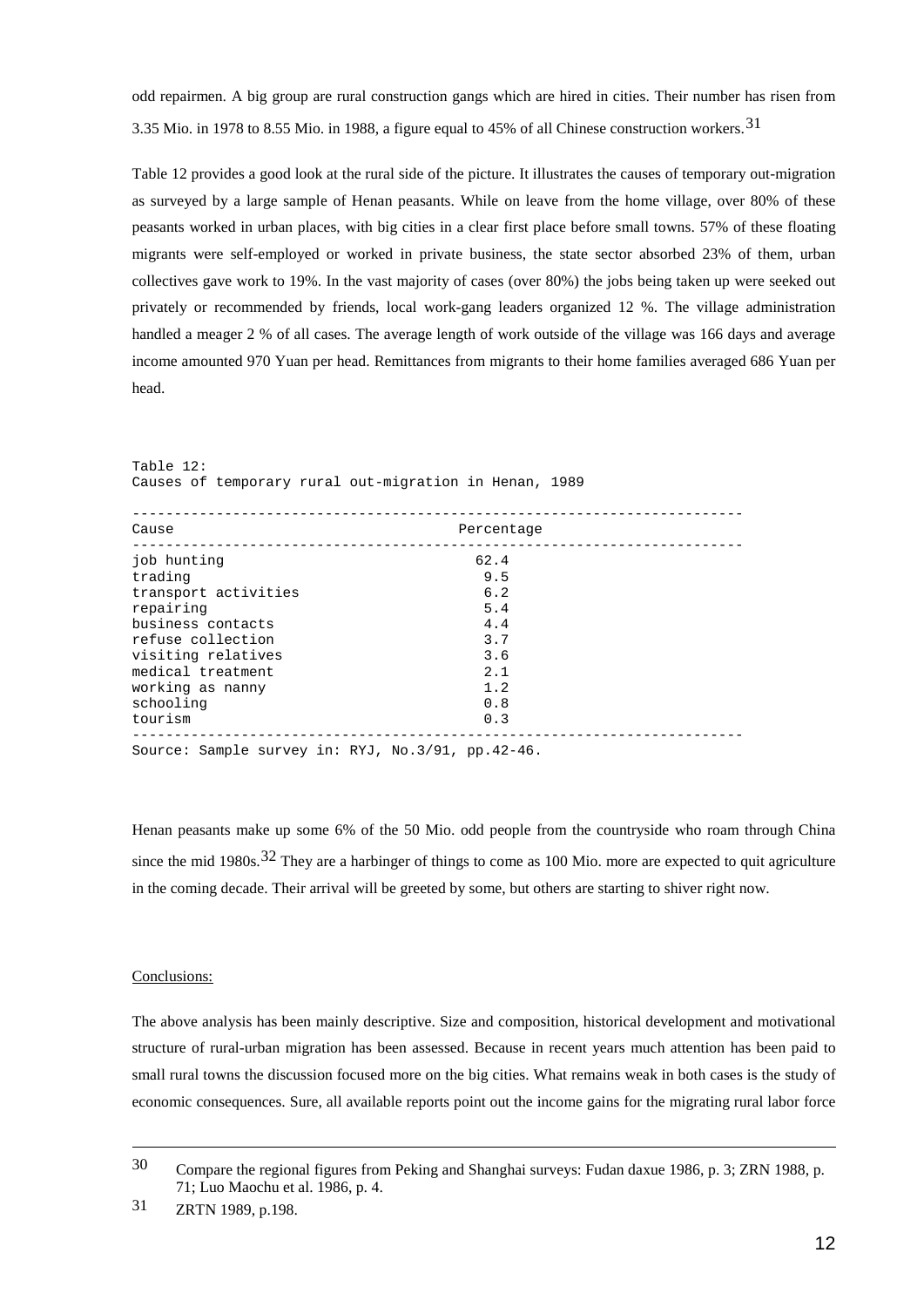involved. But the overall balance of social costs and benefits is far from clear. It may well be that gains are privatized while costs are socialized. More systematic work on the direction, volume and use of remittances, on the consequences for land use and yields as well as on the externalities of migration would serve to clarify some of these issues.

Classical theory would have it that labor flows to high wage regions while capital moves in the reverse direction until at some point equilibration takes place. While the span of time ever since the economic reforms is still too short to reach firm conclusions, indications are that in China only the first part of the formula is at work: Rural excess labor moves to urban high consumption areas, but capital and investment stays in the cities. How to combat this situation would be a further subject deserving study.

Finally, the perennial issues of rural industrialization versus urban concentration are as pressing as they always have been. Of course, in a constantly changing environment they will never be solved satisfactorily. But this report contains some disturbing signs that the small town strategy does not work to the extent Chinese planners would like to see.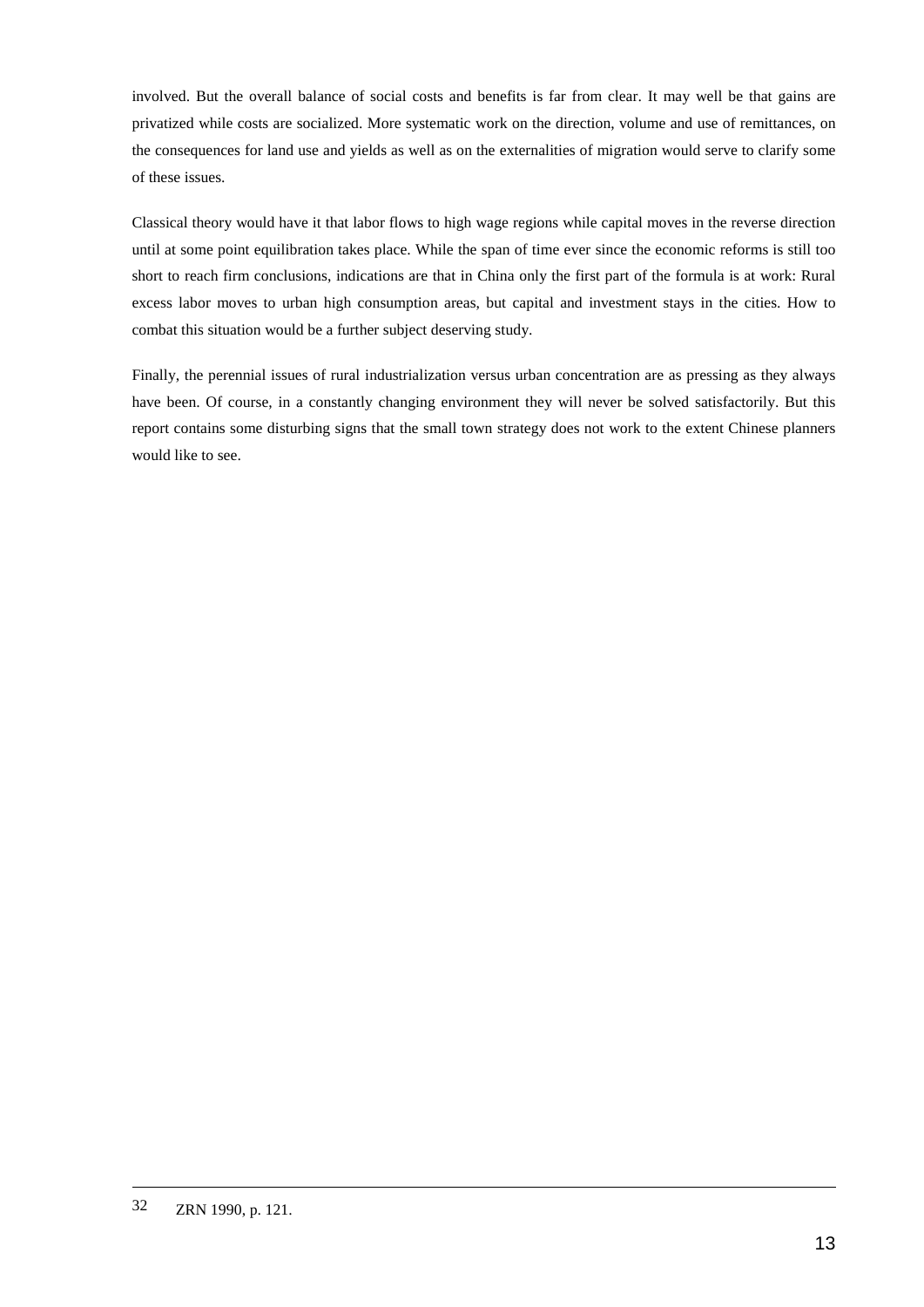### Sources and Abbreviations:

Be[i](#page-16-0)jing shi renkou tongji ziliao <sup>i</sup>huibian 1949-1987, Peking 1988.

BR: Beijing ribao, Peking.

Cao Liqun 1985: Cao Liqun, Woguo jingji tizhi gaige guocheng zhong di renkou qianyi wenti, in: RX, No. 2/1985, pp. 8-12.

Chan Kam Wing 1985: Chan Kam Wing and Xu Xueqiang 1985, Urban Population Growth and Urbanization in China Since 1949: Reconstructing a Baseline, in: China Quarterly, No.104, pp.583-613.

Chengshi liudong renkou guanli di xin wenti, in: RYJ, No. 2/1988, pp. 25-27.

CRQQDZ 1988: Zhongguo 1986 nian 74 chengzhen renkou qianyi chouyang diaocha ziliao, Peking 1988.

Feng Lanrui 1982: Feng Lanrui, Laodong baochou yu laodong jiuye, Peking 1982.

Fudan daxue 1985: Fudan daxue liudong renkou diaochazu, Chengshi jingji gaige zhong di y xiang zhongyao renkou wenti - liudong renkou, in: RK, No.2/1985, pp. 28-30.

Fudan daxue 1986: Fudan daxue liudong renkou diaochazu, 1985 nian yu 19884 nian shanghai shiqu liudong renkou di bijiao fenxi, in: RK, No.2/1986, pp. 1-4.

Guanyu nongcun renkou waichu liudong qingkuang di diaocha, in: RYJ, No. 3/1991, pp. 42-46.

Guowuyuan guanyu nongye jinru jizhen luohu wenti di tongzhi, in: ZRN 1985, p. 90.

Heberer 1989: Heberer, Thomas, Die Rolle des Individualsektors für Arbeitsmarkt und Stadtwirtschaft in der Volksrepublik China, Bremen 1989.

Hu Huanyong 1984: Hu Huanyong, Zhongguo renkou dili, Vol. I, Shanghai 1984.

LW: Liaowang, Peking.

Luo Maochu et al. 1986: Luo Maochu et al., Quanmian renshi renkou liudong xianxiang, shenshen xuanze duice, in: RY, No. 3/1986, pp. 2-7, 19.

Ma Xia 1987: Ma Xia, Sanshi nian lai woguo di guonei renkou qianyi ji jinhou di zhanwang, in: RY, No. 2/1987, pp. 3-9.

Ma Xia and Wang Weizhi 1988: Ma Xia and Wang Weizhi, Zhongguo 74 chengzhen renkou qianyi diaocha yanjiu baogao, in: CQQDZZ 1988, pp. 2-14.

New China's Population, New York 1988.

Qin Pinduan 1986: Qin Pinduan, Jingji tizhi gaige yu renkou liudong, in: RYJ, No. 3/1986, pp. 6-11, 57.

Ren Suhua 1988: Ren Suhua, Woguo chengshi renkou qianyi qingkuang jianxi, in: RY, No. 3/1988, pp. 19-23.

RK: Renkou, Shanghai.

RMRB: Renmin ribao, Peking.

RPZ 1982: Zhongguo 1982 nian renkou pucha ziliao, Peking 1985.

RPZS 1991: Zhongguo disi ci renkou pucha di zhuyao shuju, Peking 1991.

RX: Renkou xuekan, Changchun.

RY: Renkou yanjiu, Peking.